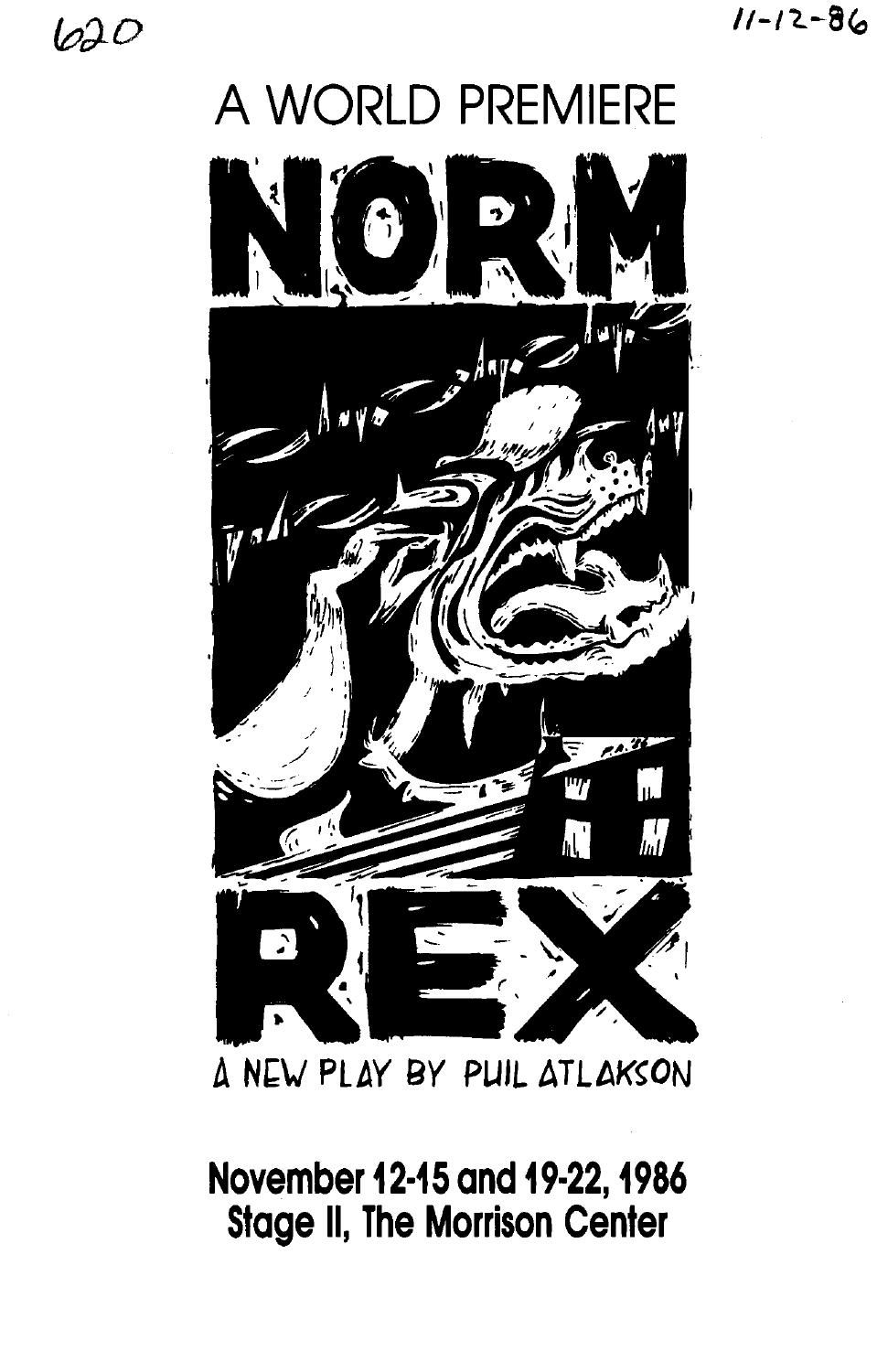# **Boise State University Department of Theatre Arts presents Norm ''Rex''**  by

**Phil Atlakson** 

**\_\_\_\_\_\_\_\_\_\_\_\_\_\_\_\_\_\_\_\_\_\_\_\_\_\_\_\_\_\_\_\_ \_\_** 

### **Cast**

### (in **order of appearance)**

| Reverend Douglas M. Hoppe |  |
|---------------------------|--|
|                           |  |
|                           |  |
|                           |  |
|                           |  |
|                           |  |
|                           |  |
|                           |  |
|                           |  |

## **Synopsis of Scenes \_\_\_\_\_\_\_\_\_\_\_\_\_\_\_\_\_\_\_\_ \_**

Place: A small, rural town in northwest Missouri.

Time: The present.

#### **Act One \_\_\_\_\_\_\_\_\_\_\_\_\_\_\_\_\_\_\_\_\_\_\_\_\_\_\_\_\_\_ \_**

- Scene 1: Henry's Hog Farm, one year ago.
- Scene 2: Bowman's Market, a morning during an August heat wave.
- Scene 3: Red's Recreation, a few days later.
- Scene 4: The American Legion Hall, a few days later.
- Scene 5: The loading dock to Bowman's Market, the next morning.
- Scene 6: A wooded clearing, a few days later at dusk.

#### **Act Two \_\_\_\_\_\_\_\_\_\_\_\_\_\_\_\_\_\_\_\_\_\_\_\_\_\_\_\_\_\_ \_\_**

- Scene 1: Red's Recreation, a year later.
- Scene 2: The American Legion Hall, several days later.
- Scene 3: Main Street, moments later.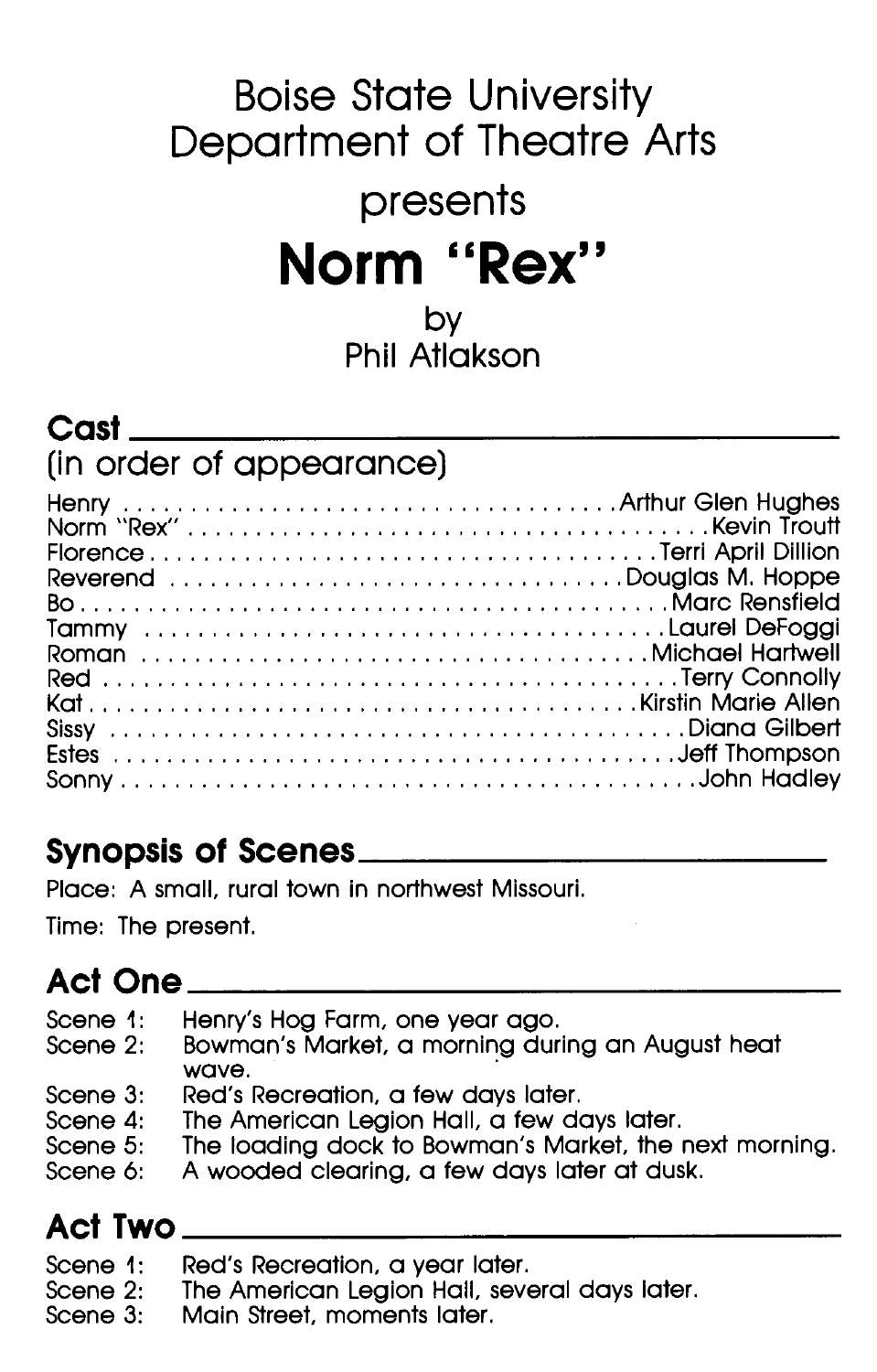## **Production Staff**

| Assistant Director Lucille Tracadas    |
|----------------------------------------|
|                                        |
|                                        |
|                                        |
|                                        |
|                                        |
| House SupervisorWilliam E. Shankweiler |
| House ManagerHolly Holsinger           |
| Box Office Manager Christine Bloom     |
|                                        |
|                                        |
|                                        |

**\_\_\_\_\_\_\_\_\_\_\_ \_** 

### **Production Crew**

**Setting**  Phil Atlakson Michael S. Hartwell Robert Parsley Violet Lynch John Hadley Students of TA 117

#### **Costumes**

**\_\_\_\_\_\_\_\_\_\_\_\_ \_** 

Lorena Davis-Hughes Heather Nisbett Melissa Mizrahi

**Sound** 

Bill Butler

**Props**  Violet Lynch Terri April Dillion

#### **Lights**  Malcolm Paul

Robert Parsley

### **Department of Theatre Arts Staff \_\_\_\_\_ \_**

| Stephen R. Buss, B.A., M.A., Ph.D. Chairman     |  |
|-------------------------------------------------|--|
| Robert E. Ericson, B.A., M.A., Ph.D. Director   |  |
|                                                 |  |
|                                                 |  |
|                                                 |  |
| Mark Rosenwinkel, B.A., M.F.A.  Adjunct Faculty |  |
|                                                 |  |
|                                                 |  |
|                                                 |  |

Special Thanks to: Joseph Weisnewski, Stein Distributing Company, Coors Distributing Company, ROTC Staff Sgt. Napoli, Ken Swanson.